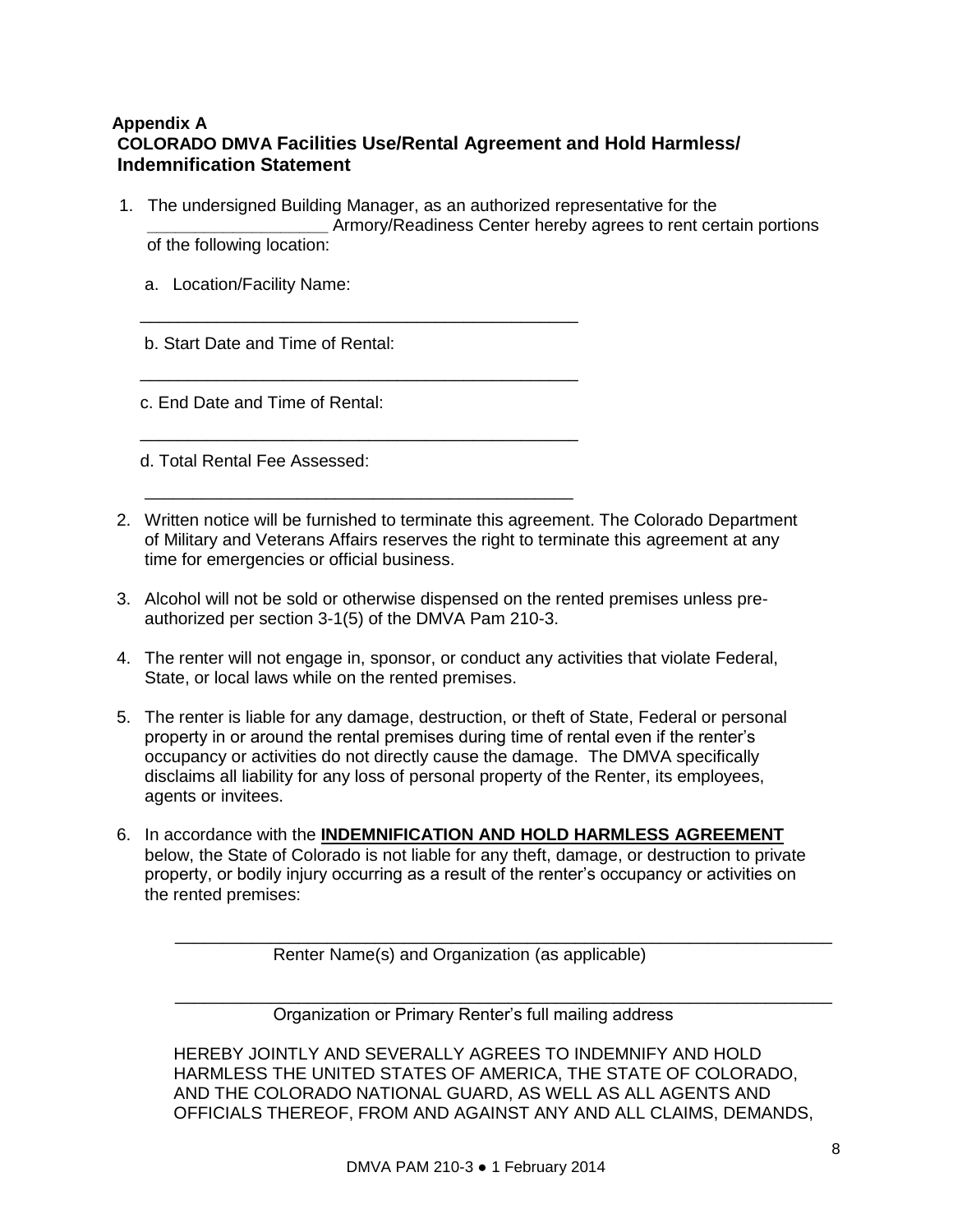CAUSES OF ACTION AND JUDGEMENTS, AND ALL EXPENSES (INCLUDING ATTORNEY FEES) INCURRED IN CONNECTION THEREWITH, FOR DEATH OR ANY INJURIES TO PERSONS OR FOR LOSS OF OR DAMAGE TO PROPERTY ARISING OUT OF OR IN CONNECTION WITH THE USE OF ANY PROPERTY OWNED BY THE STATE OF COLORADO, ACTING BY AND THROUGH THE COLORADO DEPARTMENT OF MILITARY AND VETERANS AFFAIRS. IN THE EVENT ANY SUCH CLAIMS ARE MADE OR SUITS ARE FILED, THE AFOREMENTIONED RENTER SHALL GIVE THE COLORADO DEPARTMENT OF MILITARY AND VETERANS AFFAIRS PROMPT WRITTEN NOTICE THEREOF. IN WITNESS WHEREOF, THE UNDERSIGNED ENTERED INTO THIS INDEMNIFICATION AND HOLD HARMLESS AGREEMENT THIS \_\_\_\_\_\_\_\_\_\_ DAY  $OF \qquad \qquad . \qquad . \qquad .$ 

\_\_\_\_\_\_\_\_\_\_\_\_\_\_\_\_\_\_\_\_\_\_\_\_\_\_\_\_\_\_\_ \_\_\_\_\_\_\_\_\_\_\_\_\_\_\_\_\_\_\_\_\_\_\_\_\_\_\_\_\_\_\_\_\_\_\_\_\_

\_\_\_\_\_\_\_\_\_\_\_\_\_\_\_\_\_\_\_\_\_\_\_\_\_\_\_\_\_\_\_ \_\_\_\_\_\_\_\_\_\_\_\_\_\_\_\_\_\_\_\_\_\_\_\_\_\_\_\_\_\_\_\_\_\_\_\_\_

| (Renter Printed Name) |
|-----------------------|
|-----------------------|

(Signature)

(Witness Printed Name) (Signature)

- 7. The renter agrees to pay additional charges as applicable under Chapter 2 of the DMVA Pam 210-3 for the use of the Armory on weekends or after normal working hours since a Colorado National Guard representative must be present during time of rental. Payment of the Facility Supervision Fee may be made directly to the appropriate person by check or money order.
- 8. The renter will comply with the provisions of Title VI of the Civil Rights Act of 1964 and NGR 24\ANGR 30-121, dated 30 March 1966, "Nondiscrimination in Federally Assisted Program," in connection with its use of the rented space. Admission, participation, seating of participants and spectators, and the use of all rented facilities during exhibit, competition, entertainment, or other public event conducted or sponsored by the renter under this rental agreement will be without regard to race, color, or national origin. Any persons not associated with the organization may be denied admissions whenever the attendance at the event is limited to the membership of a particular organization that does not base membership upon race, color, or national origin. Reasonable accommodation will be provided upon request for persons with disabilities.
- 9. Payment of rental will be paid in advance and made out to the "**Colorado Department of Military and Veterans Affairs**."
- 10. A Certificate of Insurance for a minimum coverage of \$100,000 per person and \$300,000 per event will be maintained during the entire period of the rental.
- 11. This Agreement shall be governed by the laws of the State of Colorado with jurisdiction and venue in Denver, Colorado. The person signing below represents they are authorized to sign this Agreement on behalf of the Renter. This Agreement may not be assigned by the Renter and shall be binding upon the Renter and its respective heirs, legal representatives, successors, and assigns. In the event any provision of this Agreement is found unenforceable the other provisions hereof are severable and any provision that is declared invalid or becomes inoperable for any reason shall not affect the validity of any other provision hereof.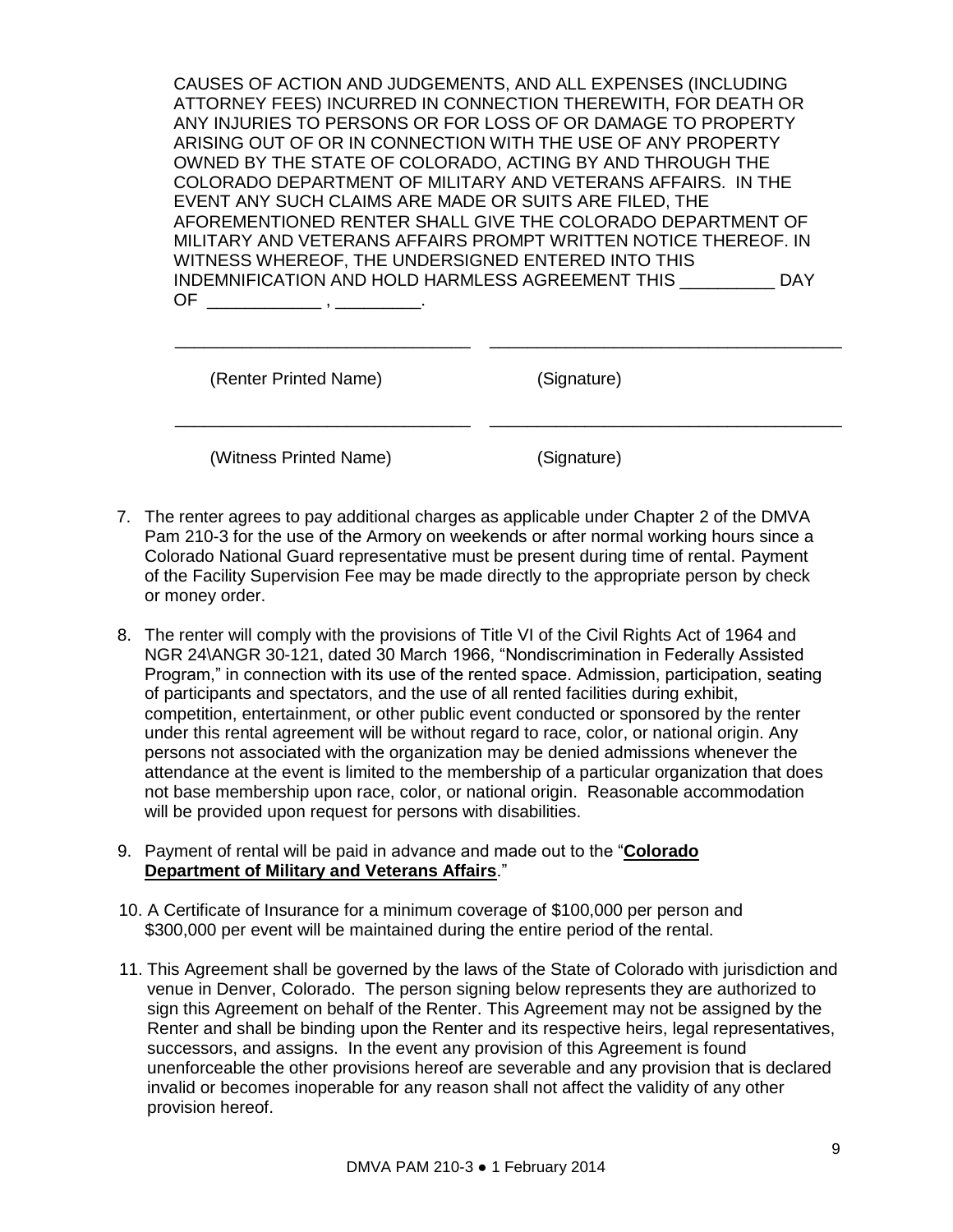IT IS FURTHER AGREED AND UNDERSTOOD THAT in the event of any violation of the above conditions, the Adjutant General of the State of Colorado, or his duly authorized representatives, shall have the right to re- enter and repossess the rented premises, using such force as is reasonably necessary to effect re-entry and repossession.

| Renter (print)           | Signature | Date |
|--------------------------|-----------|------|
| Building Manager (print) | Signature | Date |

CF: CO-CFMO-FM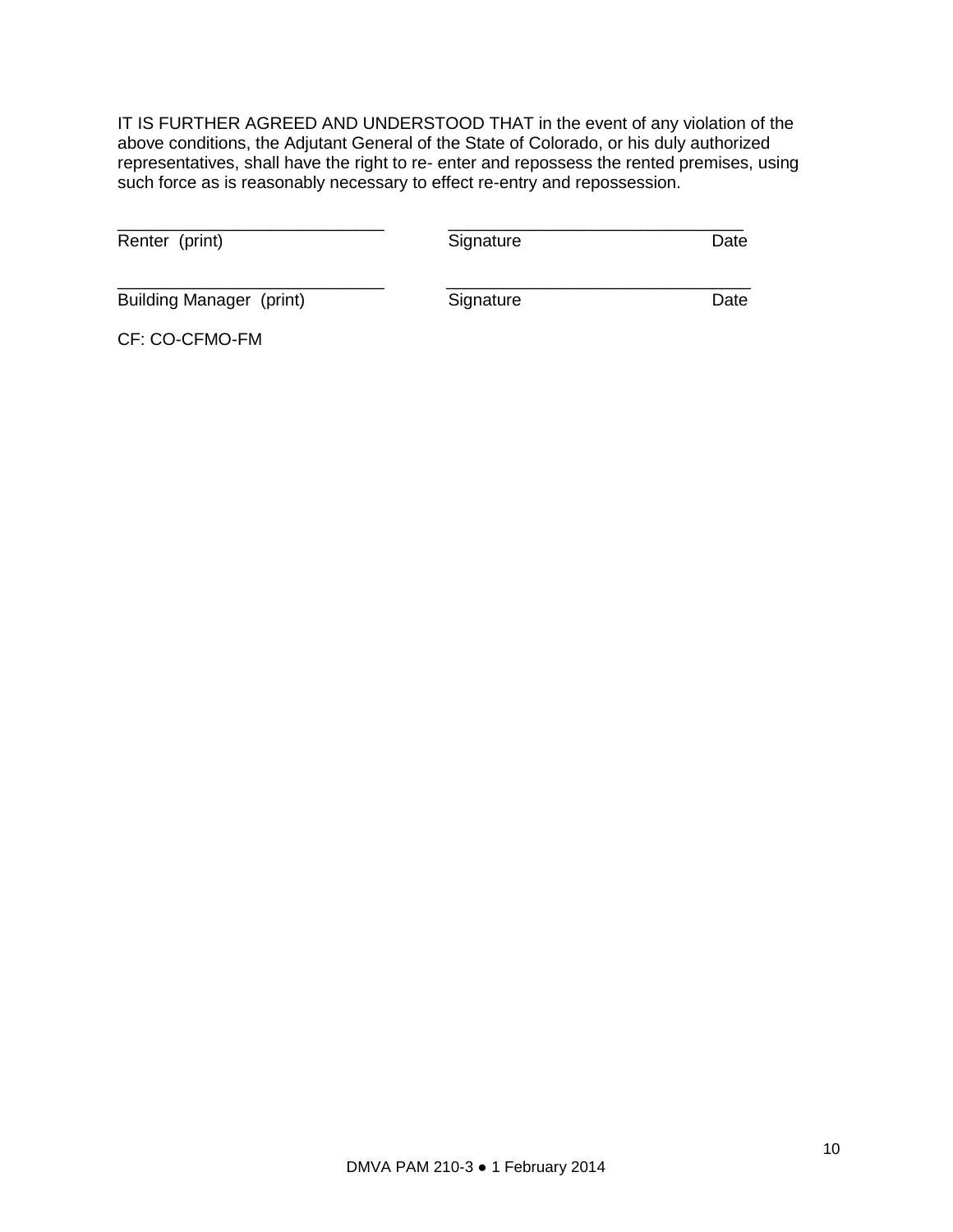## **Appendix B READINESS CENTER USE PROGRAM CHECKLIST**

For: Headquarters, Colorado Department of Military and Veterans Affairs, ATTN: CFMO Facilities Manager

| This checklist is submitted for the rental of                                                          |  |                                |  |  |
|--------------------------------------------------------------------------------------------------------|--|--------------------------------|--|--|
| (Readiness Center)                                                                                     |  |                                |  |  |
|                                                                                                        |  |                                |  |  |
|                                                                                                        |  |                                |  |  |
| To be forwarded NLT (no later than) twenty days(20) prior to the event:                                |  | <b>Yes</b><br><b>NA</b><br>No. |  |  |
| Completed Facilities Use/Rental Agreement and Hold Harmless/ Indemnification Statement<br>(Appendix A) |  |                                |  |  |
| Proof of Special Event or Organization Liability Insurance.                                            |  |                                |  |  |
| Rental Fee.                                                                                            |  |                                |  |  |
| Damage and Cleaning Deposit.                                                                           |  |                                |  |  |
| Authorization for Alcohol.                                                                             |  |                                |  |  |
| Law and Order Proof.                                                                                   |  |                                |  |  |
| Facility Supervision Person Scheduled / Confirmed.                                                     |  |                                |  |  |
| HVAC / ACS Special Event support scheduled with CFMO                                                   |  |                                |  |  |
| (Signature of Building Manager)                                                                        |  | (Date)                         |  |  |
| To be forwarded to Accounting following event completion:                                              |  |                                |  |  |
| Facility Supervision Fee paid to individual(s).                                                        |  |                                |  |  |
| Facilities and Surrounding Property acceptable.                                                        |  |                                |  |  |
|                                                                                                        |  |                                |  |  |
| Damage and Cleaning Deposit returned to Renter                                                         |  |                                |  |  |
| Should facility be rented to this organization in the future? _________________________                |  |                                |  |  |
| (Signature of Building Manager)                                                                        |  | (Date)                         |  |  |
| CF: CO-CFMO-FM                                                                                         |  |                                |  |  |